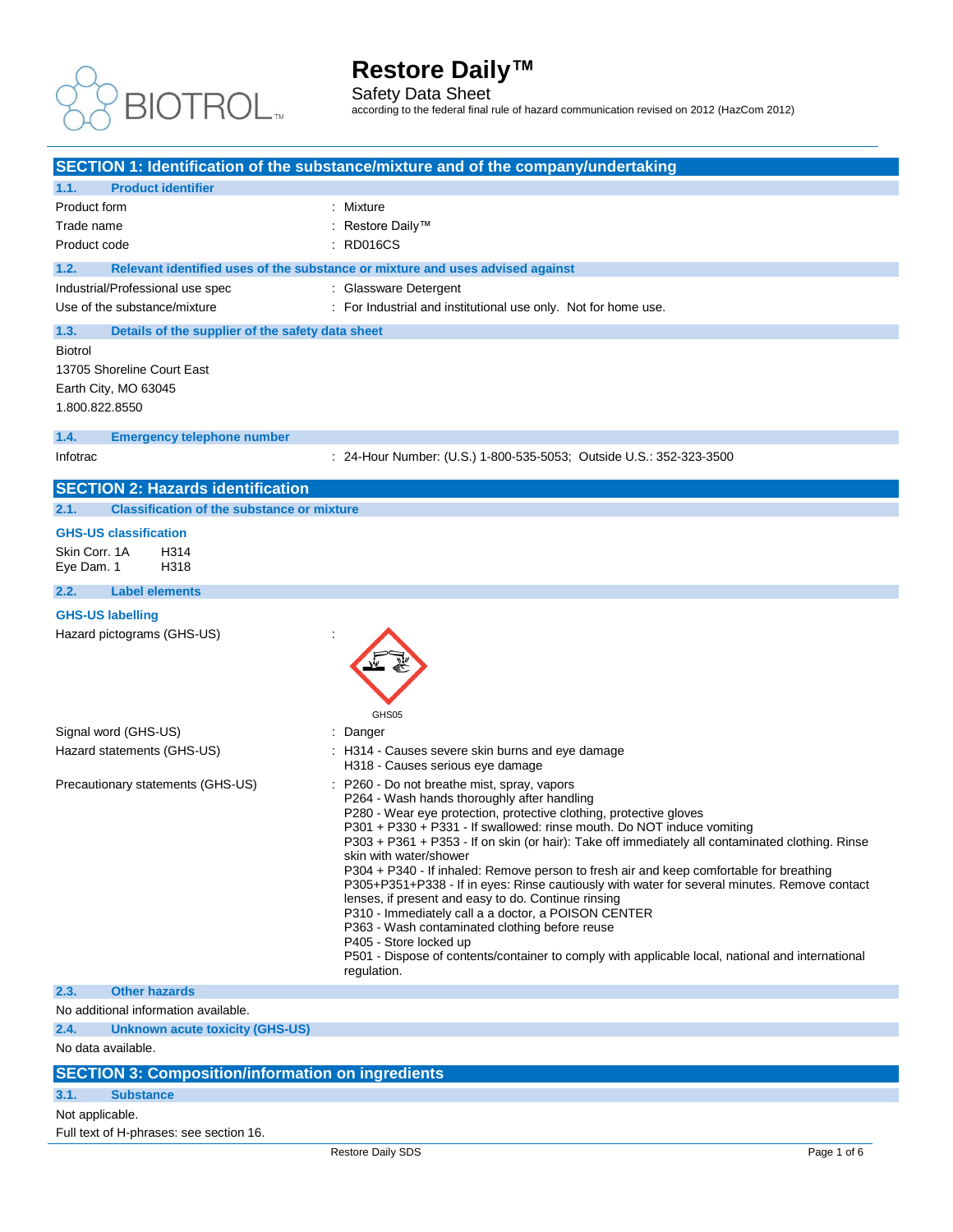Safety Data Sheet

according to the federal final rule of hazard communication revised on 2012 (HazCom 2012)

| 3.2.<br><b>Mixture</b>     |                           |               |                                                                      |
|----------------------------|---------------------------|---------------|----------------------------------------------------------------------|
| <b>Name</b>                | <b>Product identifier</b> | $\frac{9}{6}$ | <b>GHS-US classification</b>                                         |
| Tetrasodium EDTA           | (CAS No) 64-02-8          | $10 - 30$     | Acute Tox. 4 (Oral), H302<br>Eye Dam. 1, H318                        |
| Tolyltriazole, sodium salt | (CAS No) 64665-57-2       | $~1$ - 0.35   | Acute Tox. 4 (Oral), H302<br>Skin Corr. 1B, H314<br>Eye Dam. 1, H318 |

| <b>SECTION 4: First aid measures</b>                                |                                                                                                                                                                                                                                                                                                             |
|---------------------------------------------------------------------|-------------------------------------------------------------------------------------------------------------------------------------------------------------------------------------------------------------------------------------------------------------------------------------------------------------|
| 4.1.<br><b>Description of first aid measures</b>                    |                                                                                                                                                                                                                                                                                                             |
| First-aid measures general                                          | : Never give anything by mouth to an unconscious person. If you feel unwell, seek medical advice<br>(show the label where possible).                                                                                                                                                                        |
| First-aid measures after inhalation                                 | : Remove to fresh air and keep at rest in a position comfortable for breathing. Get medical advice/<br>attention.                                                                                                                                                                                           |
| First-aid measures after skin contact                               | : Immediately flush skin with plenty of water for at least 15 minutes. Remove/Take off immediately<br>all contaminated clothing. If skin irritation occurs: Get medical advice/attention.                                                                                                                   |
| First-aid measures after eye contact                                | : In case of contact with eyes flush immediately with plenty of flowing water for 10 to 15 minutes<br>holding evelids apart and consult an ophthalmologist. Remove contact lenses, if present and<br>easy to do. Continue rinsing. In all cases of doubt, or when symptoms persist, seek medical<br>advice. |
| First-aid measures after ingestion                                  | : If swallowed, rinse mouth with water (only if the person is conscious). Do NOT induce vomiting.<br>Give water to drink if victim completely conscious/alert. Immediately call a POISON CENTER or<br>doctor/physician.                                                                                     |
| 4.2.<br>Most important symptoms and effects, both acute and delayed |                                                                                                                                                                                                                                                                                                             |
| Symptoms/injuries after eye contact                                 | Causes serious eye damage.                                                                                                                                                                                                                                                                                  |
| Symptoms/injuries after ingestion                                   | : Ingestion is not considered a potential route of exposure. May cause burns or irritation of the                                                                                                                                                                                                           |

linings of the mouth, throat, and gastrointestinal tract.

**4.3. Indication of any immediate medical attention and special treatment needed**

No additional information available.

|        | <b>SECTION 5: Firefighting measures</b>                             |                                                                                                                                            |
|--------|---------------------------------------------------------------------|--------------------------------------------------------------------------------------------------------------------------------------------|
| 5.1.   | <b>Extinguishing media</b>                                          |                                                                                                                                            |
|        | Suitable extinguishing media                                        | : Use extinguishing media appropriate for surrounding fire.                                                                                |
| 5.2.   | Special hazards arising from the substance or mixture               |                                                                                                                                            |
| fire   | Hazardous decomposition products in case of                         | : Thermal decomposition generates: Fume. Carbon monoxide. Carbon dioxide. Nitrogen oxide.                                                  |
| 5.3.   | <b>Advice for firefighters</b>                                      |                                                                                                                                            |
|        | Firefighting instructions                                           | : Exercise caution when fighting any chemical fire. Prevent fire-fighting water from entering<br>environment.                              |
|        | Protective equipment for firefighters                               | : Do not enter fire area without proper protective equipment, including respiratory protection. Use<br>self-contained breathing apparatus. |
|        | <b>SECTION 6: Accidental release measures</b>                       |                                                                                                                                            |
| 6.1.   | Personal precautions, protective equipment and emergency procedures |                                                                                                                                            |
|        | General measures                                                    | : Stop leak if safe to do so. Avoid contact with skin, eyes and clothes.                                                                   |
| 6.1.1. | For non-emergency personnel                                         |                                                                                                                                            |
|        | Protective equipment                                                | : Wear suitable protective clothing.                                                                                                       |
|        | Emergency procedures                                                | : Evacuate unnecessary personnel.                                                                                                          |
| 6.1.2. | For emergency responders                                            |                                                                                                                                            |

#### **6.2. Environmental precautions**

Emergency procedures in the set of the set of the Senate area.

Prevent entry to sewers and public waters. Notify authorities if liquid enters sewers or public waters.

Protective equipment **Equip COVER 1998** Frotective equipment  $\cdot$  Equip cleanup crew with proper protection.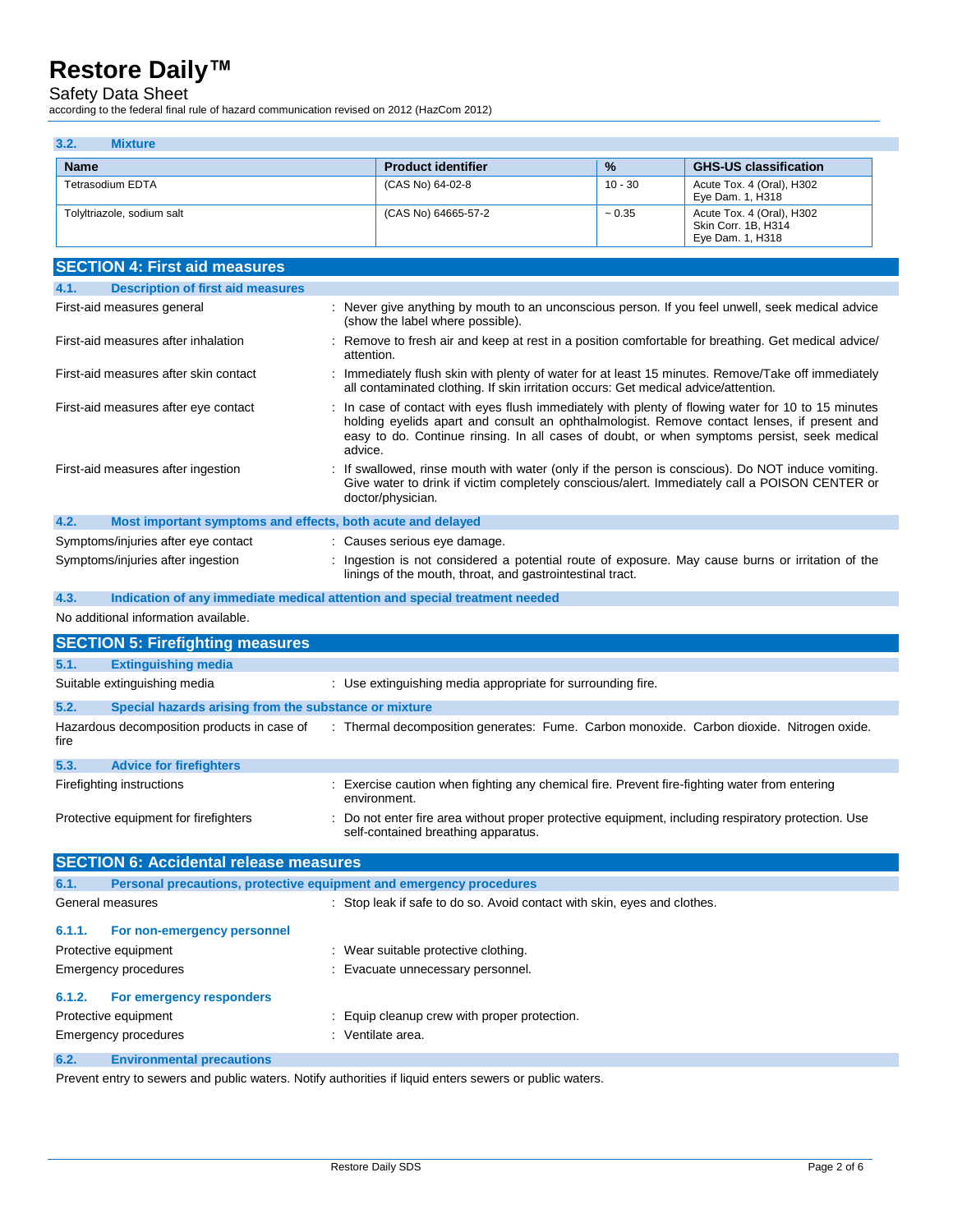#### Safety Data Sheet

according to the federal final rule of hazard communication revised on 2012 (HazCom 2012)

| 6.3.<br>Methods and material for containment and cleaning up         |                                                                                                                                                                                                                                                                                                                                                                                                                                                                            |
|----------------------------------------------------------------------|----------------------------------------------------------------------------------------------------------------------------------------------------------------------------------------------------------------------------------------------------------------------------------------------------------------------------------------------------------------------------------------------------------------------------------------------------------------------------|
| Methods for cleaning up                                              | : Soak up spills with inert solids, such as clay or diatomaceous earth as soon as possible. Collect<br>spillage. Store away from other materials. Local authorities should be advised if significant<br>spillages cannot be contained. Small spillages: Spills may be picked up with a mop and followed<br>by a water rinse. Small spills may be flushed to a sanitary sewer with copious amounts of water,<br>if in accordance with local, state or national legislation. |
| <b>Reference to other sections</b><br>6.4.                           |                                                                                                                                                                                                                                                                                                                                                                                                                                                                            |
| See Heading 8. Exposure controls and personal protection.            |                                                                                                                                                                                                                                                                                                                                                                                                                                                                            |
| <b>SECTION 7: Handling and storage</b>                               |                                                                                                                                                                                                                                                                                                                                                                                                                                                                            |
| <b>Precautions for safe handling</b><br>7.1.                         |                                                                                                                                                                                                                                                                                                                                                                                                                                                                            |
| Precautions for safe handling                                        | : Read label before use. Product for industrial use only. Avoid breathing dust, mist or spray. Avoid<br>contact with skin and eyes. Never return unused material to original container.                                                                                                                                                                                                                                                                                    |
| Hygiene measures                                                     | : Wash hands thoroughly after handling. Take care for general good hygiene and housekeeping.<br>Do not eat, drink or smoke when using this product. Wash contaminated clothing prior to re-use.<br>Separate working clothes from town clothes. Launder separately.                                                                                                                                                                                                         |
| Conditions for safe storage, including any incompatibilities<br>7.2. |                                                                                                                                                                                                                                                                                                                                                                                                                                                                            |
| <b>Technical measures</b>                                            | : Comply with applicable regulations. A washing facility/water for eye and skin cleaning purposes<br>should be present. Provide adequate ventilation.                                                                                                                                                                                                                                                                                                                      |
| Storage conditions                                                   | : Keep out of reach of children. Keep only in the original container in a cool, well ventilated place.<br>Keep container closed when not in use.                                                                                                                                                                                                                                                                                                                           |
| Incompatible materials                                               | : Strong acid. Oxidizing agent. Soft metals such as aluminum. May react with soft metals to evolve<br>flammable hydrogen gas.                                                                                                                                                                                                                                                                                                                                              |
| Storage area                                                         | Store in dry, cool, well-ventilated area.                                                                                                                                                                                                                                                                                                                                                                                                                                  |
| 7.3.<br>Specific end use(s)                                          |                                                                                                                                                                                                                                                                                                                                                                                                                                                                            |
| No additional information available.                                 |                                                                                                                                                                                                                                                                                                                                                                                                                                                                            |
| <b>SECTION 8: Exposure controls/personal protection</b>              |                                                                                                                                                                                                                                                                                                                                                                                                                                                                            |
| 8.1.<br><b>Control parameters</b>                                    |                                                                                                                                                                                                                                                                                                                                                                                                                                                                            |
| No additional information available.                                 |                                                                                                                                                                                                                                                                                                                                                                                                                                                                            |
| 8.2.<br><b>Exposure controls</b>                                     |                                                                                                                                                                                                                                                                                                                                                                                                                                                                            |
| Appropriate engineering controls                                     | Emergency eye wash fountains and safety showers should be available in the immediate vicinity<br>of any potential exposure. Local exhaust ventilation is recommended to maintain vapor level<br>below the threshold limit value (TLV). Ensure adequate ventilation.                                                                                                                                                                                                        |
| Personal protective equipment                                        | : Avoid all unnecessary exposure. Personal protective equipment should be selected based upon<br>the conditions under which this product is handled or used. Protective clothing. Gloves.<br>Protective goggles.                                                                                                                                                                                                                                                           |
|                                                                      |                                                                                                                                                                                                                                                                                                                                                                                                                                                                            |
| Hand protection                                                      | : Wear rubber gloves.                                                                                                                                                                                                                                                                                                                                                                                                                                                      |
| Eye protection                                                       | Wear chemical goggles or safety glasses.                                                                                                                                                                                                                                                                                                                                                                                                                                   |
| Skin and body protection                                             | : Wear suitable protective clothing.                                                                                                                                                                                                                                                                                                                                                                                                                                       |
| Respiratory protection                                               | : The need for respiratory protection is not anticipated under normal use conditions and with<br>adequate ventilation. Work in well-ventilated zones or use proper respiratory protection.                                                                                                                                                                                                                                                                                 |
| Environmental exposure controls                                      | : Avoid discharge to the environment.                                                                                                                                                                                                                                                                                                                                                                                                                                      |
| Other information                                                    | : Do not eat, drink or smoke during use.                                                                                                                                                                                                                                                                                                                                                                                                                                   |
| <b>SECTION 9: Physical and chemical properties</b>                   |                                                                                                                                                                                                                                                                                                                                                                                                                                                                            |
| Information on basic physical and chemical properties<br>9.1.        |                                                                                                                                                                                                                                                                                                                                                                                                                                                                            |
| Physical state                                                       | : Liquid                                                                                                                                                                                                                                                                                                                                                                                                                                                                   |
| Appearance                                                           | : Clear                                                                                                                                                                                                                                                                                                                                                                                                                                                                    |
| Color                                                                | : Orange                                                                                                                                                                                                                                                                                                                                                                                                                                                                   |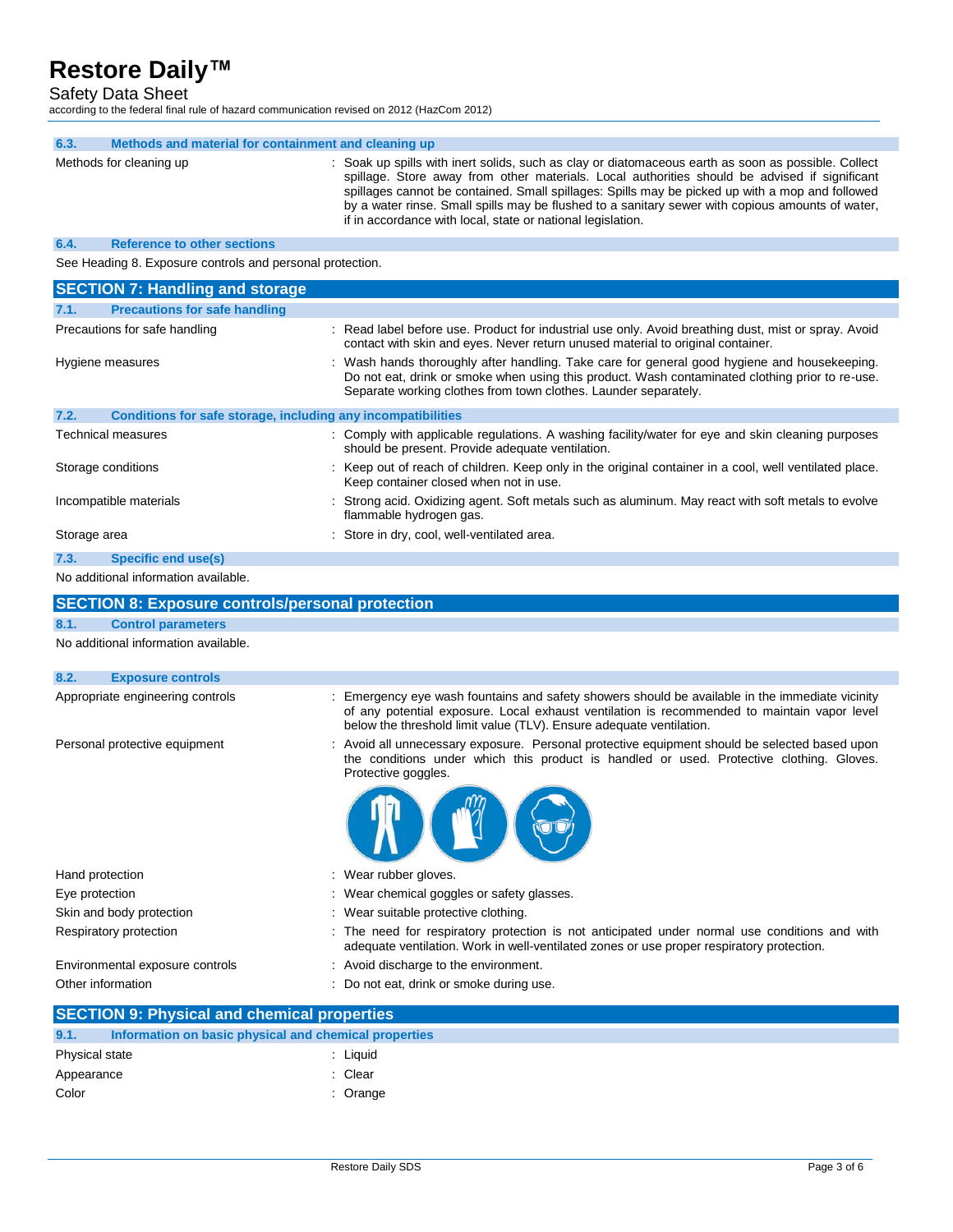Safety Data Sheet

according to the federal final rule of hazard communication revised on 2012 (HazCom 2012)

| Odor                                        | Mild chemical odor            |
|---------------------------------------------|-------------------------------|
| Odor threshold                              | No data available             |
| рH                                          | 13.14                         |
| pH solution                                 | 10.9 - 11.6 (1% solution)     |
| Relative evaporation rate (butyl acetate=1) | No data available             |
| Melting point                               | No data available             |
| Freezing point                              | No data available             |
| Boiling point                               | No data available             |
| Flash point                                 | No data available             |
| Auto-ignition temperature                   | No data available             |
| Decomposition temperature                   | No data available             |
| Flammability (solid, gas)                   | No data available             |
| Vapor pressure                              | No data available             |
| Relative vapor density at 20 °C             | No data available             |
| Relative density                            | No data available             |
| Density                                     | 1.14 $q/ml$ $@$ $25^{\circ}C$ |
| Solubility                                  | : Water: Completely soluble   |
| Log Pow                                     | No data available             |
| Log Kow                                     | No data available             |
| Viscosity, kinematic                        | No data available             |
| Viscosity, dynamic                          | No data available             |
| Explosive properties                        | No data available             |
| Oxidising properties                        | No data available             |
| Explosive limits                            | No data available.            |
|                                             |                               |

#### **9.2. Other information**

No additional information available.

|                | <b>SECTION 10: Stability and reactivity</b>                  |                                            |
|----------------|--------------------------------------------------------------|--------------------------------------------|
| 10.1.          | <b>Reactivity</b>                                            |                                            |
|                | No additional information available.                         |                                            |
| 10.2.          | <b>Chemical stability</b>                                    |                                            |
|                | Stable under normal conditions of use.                       |                                            |
| 10.3.          | <b>Possibility of hazardous reactions</b>                    |                                            |
|                | Hazardous polymerisation does not occur.                     |                                            |
| 10.4.          | <b>Conditions to avoid</b>                                   |                                            |
|                | No additional information available.                         |                                            |
| 10.5.          | <b>Incompatible materials</b>                                |                                            |
|                | Strong acid. Oxidizing agent. Soft metals such as aluminum.  |                                            |
| 10.6.          | <b>Hazardous decomposition products</b>                      |                                            |
|                | May react with soft metals to evolve flammable hydrogen gas. |                                            |
|                | <b>SECTION 11: Toxicological information</b>                 |                                            |
| 11.1.          | Information on toxicological effects                         |                                            |
| Acute toxicity |                                                              | : Not classified                           |
|                | Tolyltriazole, sodium salt (64665-57-2)                      |                                            |
| ATE CLP (oral) |                                                              | 500.000 mg/kg bodyweight                   |
|                | Tetrasodium EDTA (64-02-8)                                   |                                            |
| LD50 oral rat  |                                                              | 1658 mg/kg                                 |
| ATE CLP (oral) |                                                              | 500.000 mg/kg bodyweight                   |
|                | Skin corrosion/irritation                                    | : Causes severe skin burns and eye damage. |
|                |                                                              | pH: 13.14                                  |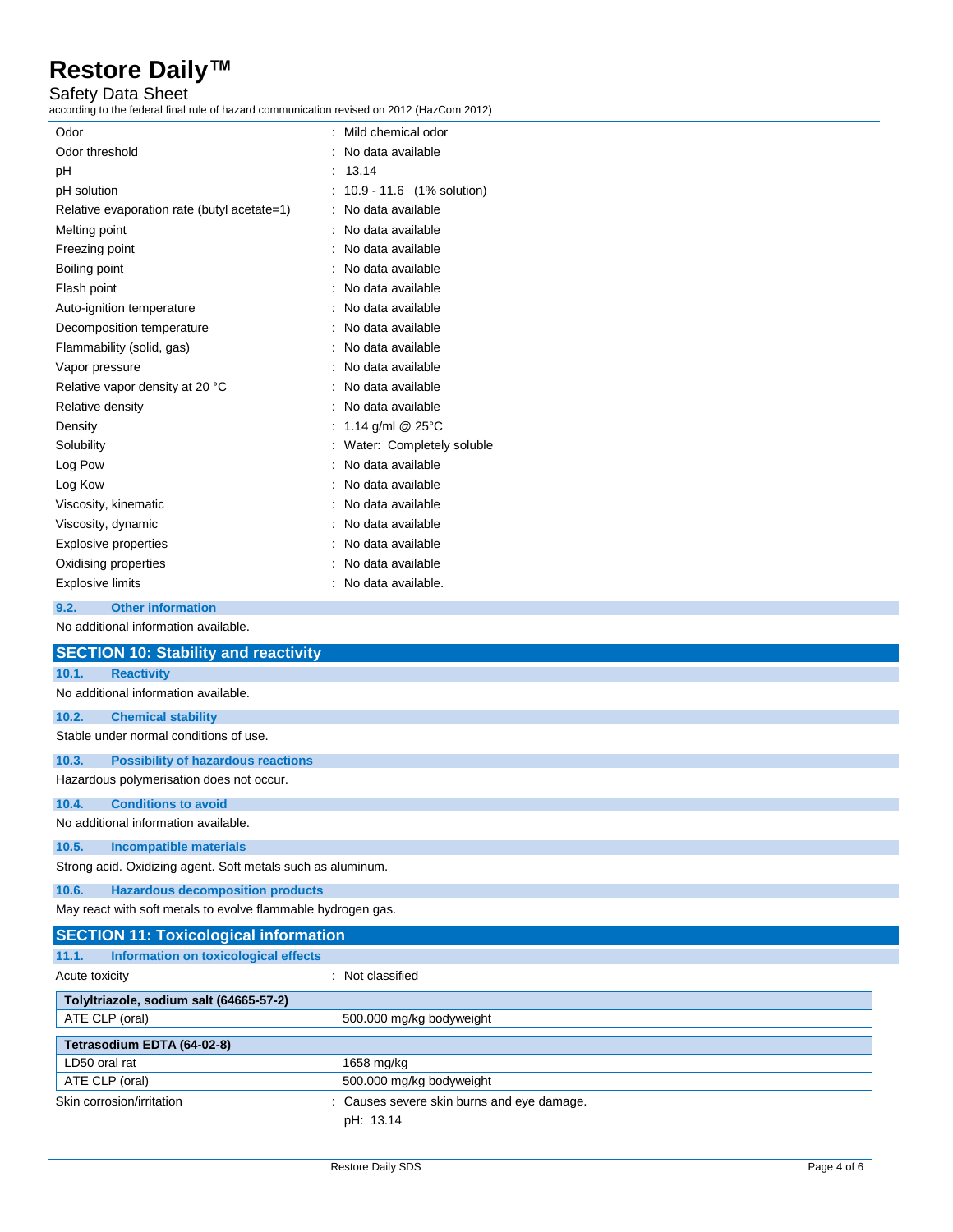Safety Data Sheet

according to the federal final rule of hazard communication revised on 2012 (HazCom 2012)

| Serious eye damage/irritation                                            | : Causes serious eye damage.<br>pH: 13.14                                                                                                                                                 |
|--------------------------------------------------------------------------|-------------------------------------------------------------------------------------------------------------------------------------------------------------------------------------------|
| Respiratory or skin sensitisation                                        | : Not classified<br>Based on available data, the classification criteria are not met                                                                                                      |
| Germ cell mutagenicity                                                   | : Not classified<br>Based on available data, the classification criteria are not met                                                                                                      |
| Carcinogenicity                                                          | : Not classified<br>Based on available data, the classification criteria are not met                                                                                                      |
| Reproductive toxicity                                                    | : Not classified<br>Based on available data, the classification criteria are not met                                                                                                      |
| Specific target organ toxicity (single exposure)                         | : Not classified<br>Based on available data, the classification criteria are not met                                                                                                      |
| Specific target organ toxicity (repeated<br>exposure)                    | : Not classified<br>Based on available data, the classification criteria are not met                                                                                                      |
| Aspiration hazard                                                        | : Not classified<br>Based on available data, the classification criteria are not met                                                                                                      |
| Potential Adverse human health effects and<br>symptoms                   | : Not classified<br>Based on available data, the classification criteria are not met                                                                                                      |
| Symptoms/injuries after eye contact<br>Symptoms/injuries after ingestion | Causes serious eye damage<br>Ingestion is not considered a potential route of exposure. May cause burns or irritation of the<br>linings of the mouth, throat, and gastrointestinal tract. |

| <b>SECTION 12: Ecological information</b>     |                                                                                                                                                                                                                                                                                                                                                                                               |
|-----------------------------------------------|-----------------------------------------------------------------------------------------------------------------------------------------------------------------------------------------------------------------------------------------------------------------------------------------------------------------------------------------------------------------------------------------------|
| 12.1.<br><b>Toxicity</b>                      |                                                                                                                                                                                                                                                                                                                                                                                               |
| Tetrasodium EDTA (64-02-8)                    |                                                                                                                                                                                                                                                                                                                                                                                               |
| LC50 fishes 1                                 | 41 mg/l (Exposure time: 96 h - Species: Lepomis macrochirus [static])                                                                                                                                                                                                                                                                                                                         |
| LC50 fish 2                                   | 59.8 mg/l (Exposure time: 96 h - Species: Pimephales promelas [static])                                                                                                                                                                                                                                                                                                                       |
| 12.2.<br><b>Persistence and degradability</b> |                                                                                                                                                                                                                                                                                                                                                                                               |
| Glass-Klenz - Glassware Detergent             |                                                                                                                                                                                                                                                                                                                                                                                               |
| Persistence and degradability                 | The surfactant(s) contained in this preparation complies(comply) with the biodegradability criteria<br>as laid down in Regulation (EC) No. 648/2004 on detergents. Data to support this assertion are<br>held at the disposal of the competent authorities of the Member States and will be made available<br>to them, at their direct request or at the request of a detergent manufacturer. |
| 12.3.<br><b>Bioaccumulative potential</b>     |                                                                                                                                                                                                                                                                                                                                                                                               |
| Glass-Klenz - Glassware Detergent             |                                                                                                                                                                                                                                                                                                                                                                                               |
| Bioaccumulative potential                     | Not established.                                                                                                                                                                                                                                                                                                                                                                              |
| <b>Mobility in soil</b><br>12.4.              |                                                                                                                                                                                                                                                                                                                                                                                               |
| No additional information available.          |                                                                                                                                                                                                                                                                                                                                                                                               |
| 12.5.<br><b>Other adverse effects</b>         |                                                                                                                                                                                                                                                                                                                                                                                               |
| Other information                             | : Avoid release to the environment.                                                                                                                                                                                                                                                                                                                                                           |

| <b>SECTION 13: Disposal considerations</b> |                                                                                                                                                                                                                            |  |
|--------------------------------------------|----------------------------------------------------------------------------------------------------------------------------------------------------------------------------------------------------------------------------|--|
| <b>Waste treatment methods</b><br>13.1.    |                                                                                                                                                                                                                            |  |
| Waste disposal recommendations             | : Dispose in a safe manner in accordance with local/national regulations. Do not re-use empty<br>containers. Empty containers should be rinsed and discarded in a waste container or offered for<br>recycling if possible. |  |
| Additional information                     | : Dispose of empty containers and wastes safely.                                                                                                                                                                           |  |
| Ecology - waste materials                  | : Avoid release to the environment.                                                                                                                                                                                        |  |